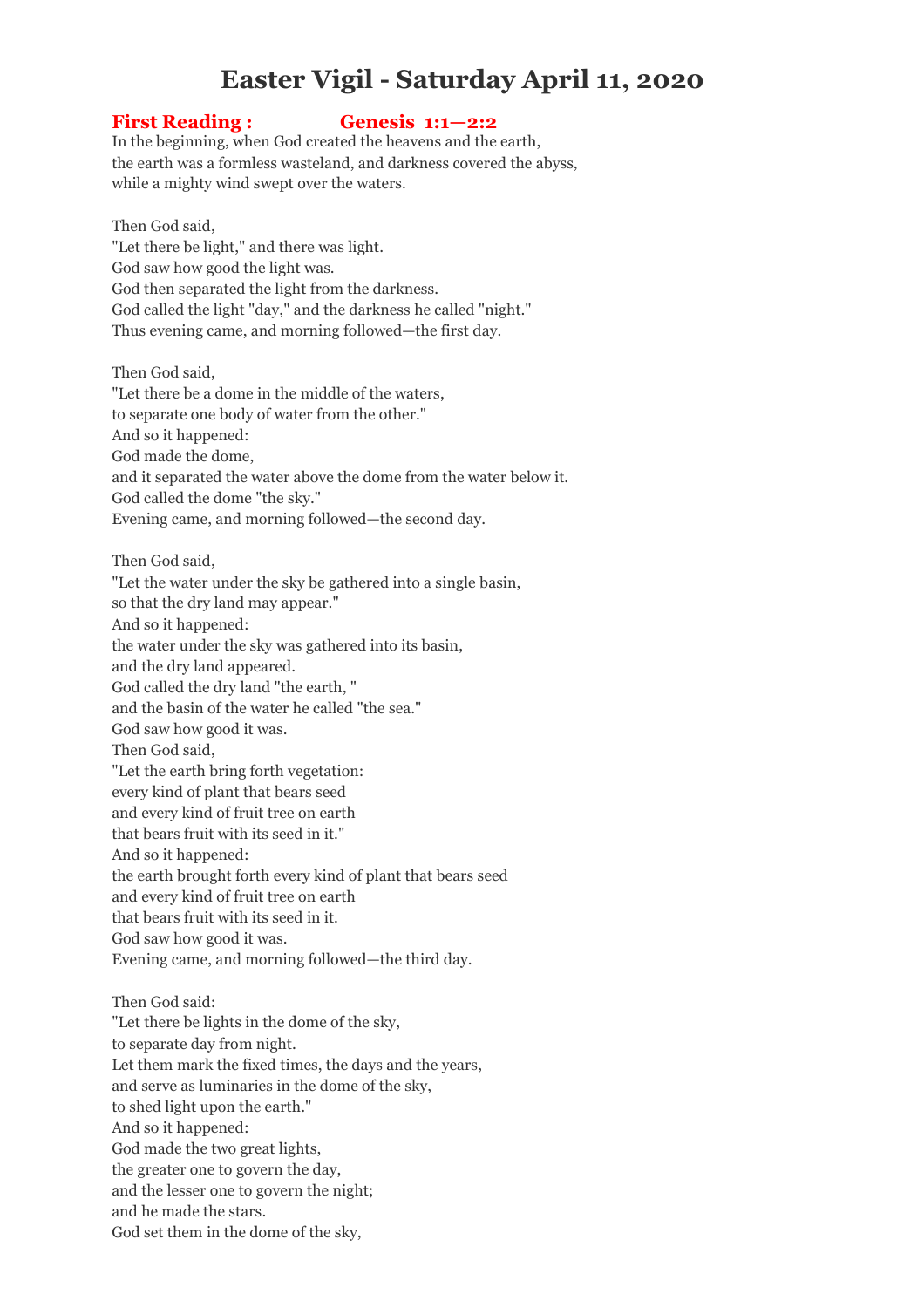to shed light upon the earth, to govern the day and the night, and to separate the light from the darkness. God saw how good it was. Evening came, and morning followed—the fourth day.

Then God said,

"Let the water teem with an abundance of living creatures, and on the earth let birds fly beneath the dome of the sky." And so it happened: God created the great sea monsters and all kinds of swimming creatures with which the water teems, and all kinds of winged birds. God saw how good it was, and God blessed them, saying, "Be fertile, multiply, and fill the water of the seas; and let the birds multiply on the earth." Evening came, and morning followed—the fifth day. Then God said, "Let the earth bring forth all kinds of living creatures: cattle, creeping things, and wild animals of all kinds." And so it happened: God made all kinds of wild animals, all kinds of cattle, and all kinds of creeping things of the earth. God saw how good it was. Then God said: "Let us make man in our image, after our likeness. Let them have dominion over the fish of the sea, the birds of the air, and the cattle, and over all the wild animals and all the creatures that crawl on the ground." God created man in his image; in the image of God he created him; male and female he created them. God blessed them, saying: "Be fertile and multiply; fill the earth and subdue it. Have dominion over the fish of the sea, the birds of the air, and all the living things that move on the earth." God also said: "See, I give you every seed-bearing plant all over the earth and every tree that has seed-bearing fruit on it to be your food; and to all the animals of the land, all the birds of the air, and all the living creatures that crawl on the ground, I give all the green plants for food." And so it happened. God looked at everything he had made, and he found it very good. Evening came, and morning followed—the sixth day. Thus the heavens and the earth and all their array were completed. Since on the seventh day God was finished with the work he had been doing,

he rested on the seventh day from all the work he had undertaken.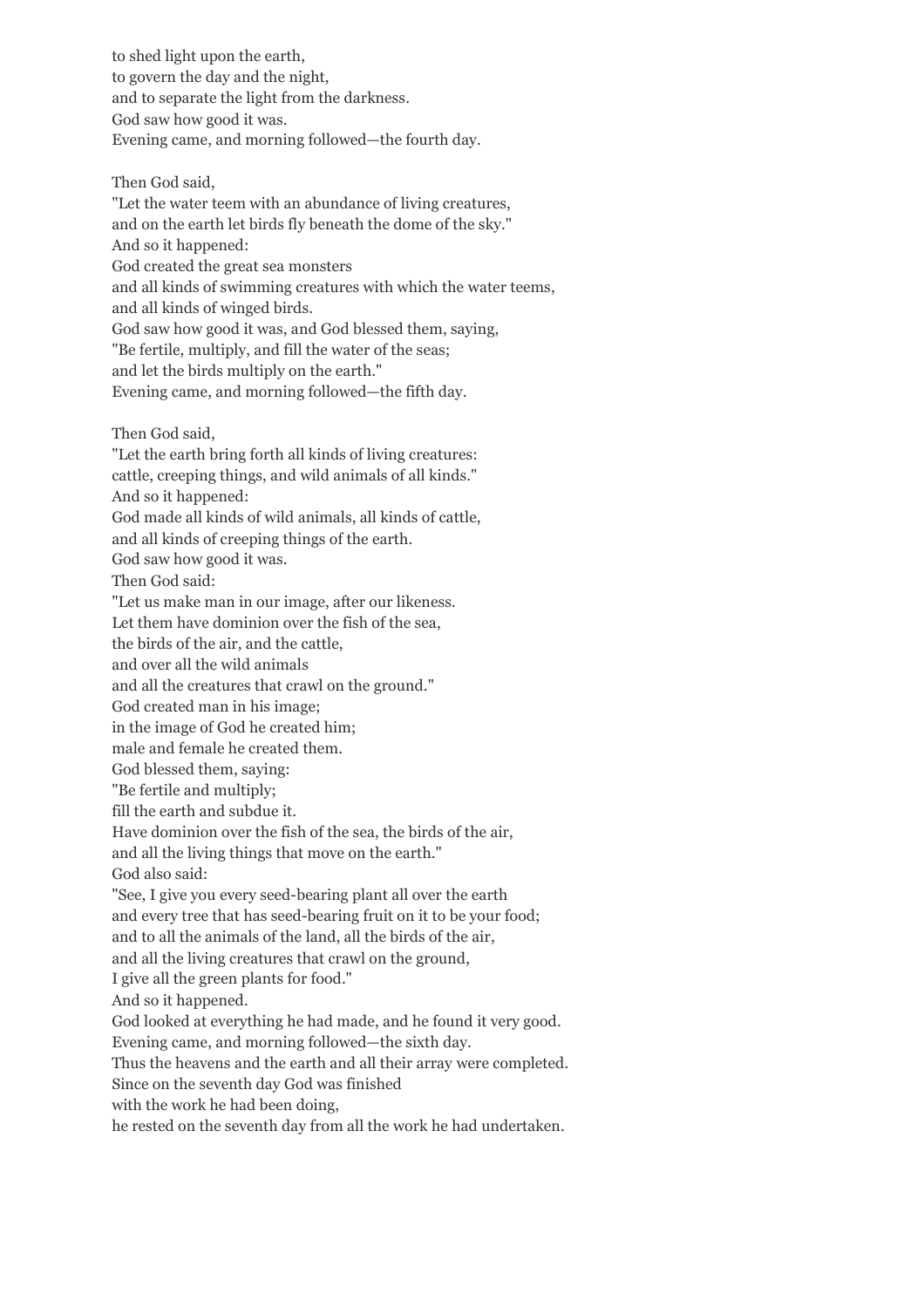R. (30) **Lord, send out your Spirit, and renew the face of the earth.** Bless the LORD, O my soul! O LORD, my God, you are great indeed! You are clothed with majesty and glory, robed in light as with a cloak. R. **Lord, send out your Spirit, and renew the face of the earth.** You fixed the earth upon its foundation, not to be moved forever; with the ocean, as with a garment, you covered it; above the mountains the waters stood. R. **Lord, send out your Spirit, and renew the face of the earth.** You send forth springs into the watercourses that wind among the mountains. Beside them the birds of heaven dwell; from among the branches they send forth their song. R. **Lord, send out your Spirit, and renew the face of the earth.** You water the mountains from your palace; the earth is replete with the fruit of your works. You raise grass for the cattle, and vegetation for man's use, Producing bread from the earth. R. **Lord, send out your Spirit, and renew the face of the earth.** How manifold are your works, O LORD! In wisdom you have wrought them all the earth is full of your creatures. Bless the LORD, O my soul! R. **Lord, send out your Spirit, and renew the face of the earth.**

### **Second Reading Genesis 22:1-18**

God put Abraham to the test. He called to him, "Abraham!" "Here I am. " he replied. Then God said: "Take your son Isaac, your only one, whom you love, and go to the land of Moriah. There you shall offer him up as a holocaust on a height that I will point out to you." Early the next morning Abraham saddled his donkey, took with him his son Isaac and two of his servants as well, and with the wood that he had cut for the holocaust, set out for the place of which God had told him.

On the third day Abraham got sight of the place from afar. Then he said to his servants: "Both of you stay here with the donkey, while the boy and I go on over yonder. We will worship and then come back to you." Thereupon Abraham took the wood for the holocaust and laid it on his son Isaac's shoulders, while he himself carried the fire and the knife.

As the two walked on together, Isaac spoke to his father Abraham: "Father!" Isaac said. "Yes, son, " he replied. Isaac continued, "Here are the fire and the wood, but where is the sheep for the holocaust?" "Son," Abraham answered, "God himself will provide the sheep for the holocaust." Then the two continued going forward.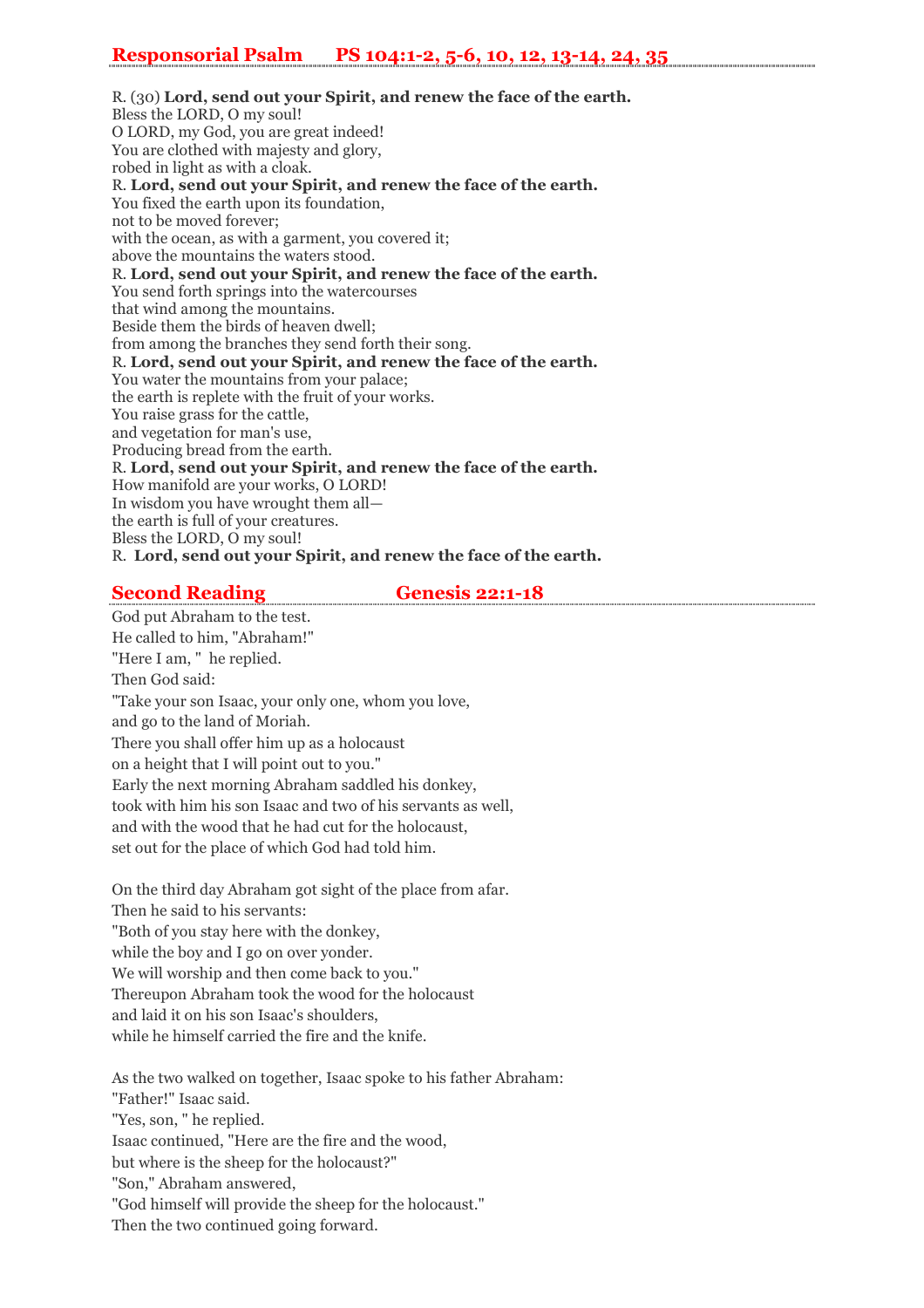When they came to the place of which God had told him, Abraham built an altar there and arranged the wood on it. Next he tied up his son Isaac, and put him on top of the wood on the altar. Then he reached out and took the knife to slaughter his son. But the LORD's messenger called to him from heaven, "Abraham, Abraham!" "Here I am!" he answered. "Do not lay your hand on the boy," said the messenger. "Do not do the least thing to him. I know now how devoted you are to God, since you did not withhold from me your own beloved son." As Abraham looked about, he spied a ram caught by its horns in the thicket. So he went and took the ram and offered it up as a holocaust in place of his son. Abraham named the site Yahweh-yireh; hence people now say, "On the mountain the LORD will see."

Again the LORD's messenger called to Abraham from heaven and said: "I swear by myself, declares the LORD, that because you acted as you did in not withholding from me your beloved son, I will bless you abundantly and make your descendants as countless as the stars of the sky and the sands of the seashore; your descendants shall take possession of the gates of their enemies, and in your descendants all the nations of the earth shall find blessing- all this because you obeyed my command."

### **Responsorial Psalm Palm 16:5, 8, 9-10, 11**

## R. (1) **You are my inheritance, O Lord.**

O LORD, my allotted portion and my cup, you it is who hold fast my lot. I set the LORD ever before me; with him at my right hand I shall not be disturbed. R. **You are my inheritance, O Lord.** Therefore my heart is glad and my soul rejoices, my body, too, abides in confidence; because you will not abandon my soul to the netherworld, nor will you suffer your faithful one to undergo corruption. R. **You are my inheritance, O Lord.** You will show me the path to life, fullness of joys in your presence, the delights at your right hand forever. R. **You are my inheritance, O Lord.**

### **Third Reading Exodus - 14:15—15:1**

The LORD said to Moses, "Why are you crying out to me? Tell the Israelites to go forward. And you, lift up your staff and, with hand outstretched over the sea, split the sea in two, that the Israelites may pass through it on dry land. But I will make the Egyptians so obstinate that they will go in after them. Then I will receive glory through Pharaoh and all his army, his chariots and charioteers. The Egyptians shall know that I am the LORD, when I receive glory through Pharaoh and his chariots and charioteers."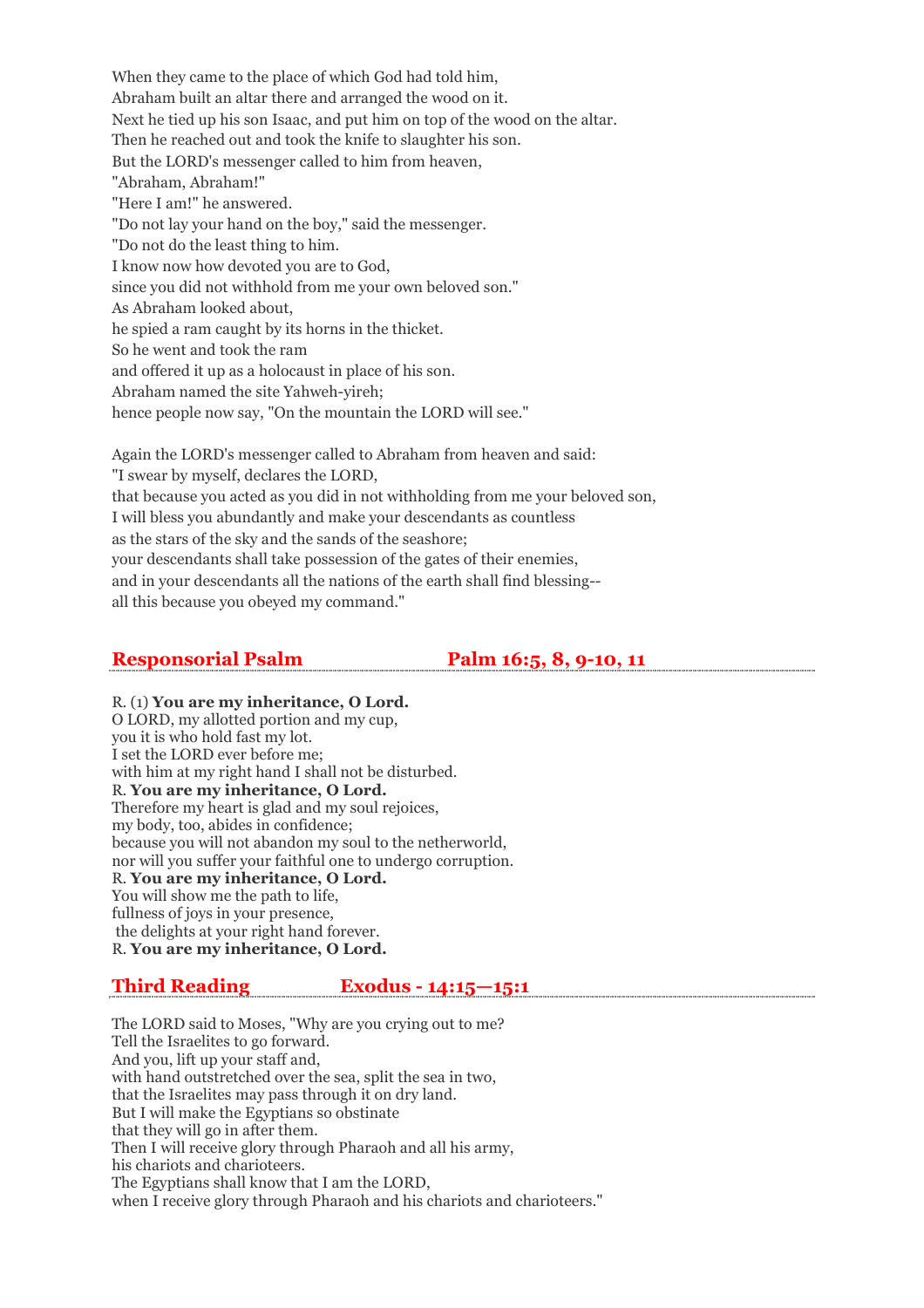The angel of God, who had been leading Israel's camp, now moved and went around behind them. The column of cloud also, leaving the front, took up its place behind them, so that it came between the camp of the Egyptians and that of Israel. But the cloud now became dark, and thus the night passed without the rival camps coming any closer together all night long. Then Moses stretched out his hand over the sea, and the LORD swept the sea with a strong east wind throughout the night and so turned it into dry land. When the water was thus divided, the Israelites marched into the midst of the sea on dry land, with the water like a wall to their right and to their left. The Egyptians followed in pursuit; all Pharaoh's horses and chariots and charioteers went after them right into the midst of the sea. In the night watch just before dawn the LORD cast through the column of the fiery cloud upon the Egyptian force a glance that threw it into a panic; and he so clogged their chariot wheels that they could hardly drive. With that the Egyptians sounded the retreat before Israel, because the LORD was fighting for them against the Egyptians. Then the LORD told Moses, "Stretch out your hand over the sea, that the water may flow back upon the Egyptians, upon their chariots and their charioteers." So Moses stretched out his hand over the sea,

and at dawn the sea flowed back to its normal depth. The Egyptians were fleeing head on toward the sea, when the LORD hurled them into its midst. As the water flowed back, it covered the chariots and the charioteers of Pharaoh's whole army which had followed the Israelites into the sea. Not a single one of them escaped. But the Israelites had marched on dry land through the midst of the sea, with the water like a wall to their right and to their left. Thus the LORD saved Israel on that day from the power of the Egyptians. When Israel saw the Egyptians lying dead on the seashore and beheld the great power that the LORD had shown against the Egyptians, they feared the LORD and believed in him and in his servant Moses.

Then Moses and the Israelites sang this song to the LORD: I will sing to the LORD, for he is gloriously triumphant; horse and chariot he has cast into the sea.

### **Responsorial Psalm Exodus 15:1-2, 3-4, 5-6, 17-18**

#### R. (1b) **Let us sing to the Lord; he has covered himself in glory.**

I will sing to the LORD, for he is gloriously triumphant; horse and chariot he has cast into the sea. My strength and my courage is the LORD, and he has been my saviour. He is my God, I praise him; the God of my father, I extol him.

#### R. **Let us sing to the Lord; he has covered himself in glory.**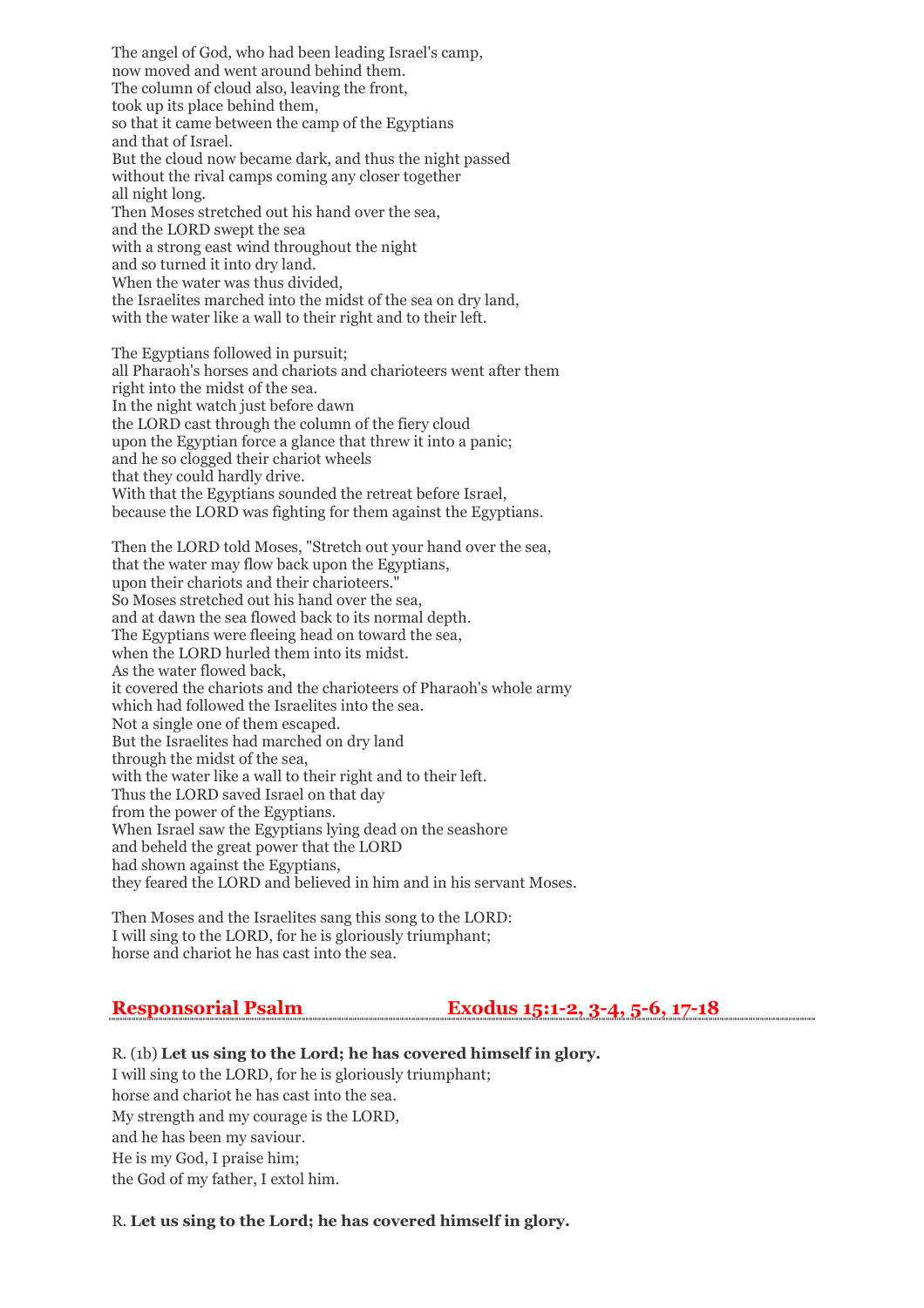The LORD is a warrior, LORD is his name! Pharaoh's chariots and army he hurled into the sea; the elite of his officers were submerged in the Red Sea. R. **Let us sing to the Lord; he has covered himself in glory.** 

The flood waters covered them, they sank into the depths like a stone. Your right hand, O LORD, magnificent in power, your right hand, O LORD, has shattered the enemy. R. **Let us sing to the Lord; he has covered himself in glory.** 

You brought in the people you redeemed and planted them on the mountain of your inheritance the place where you made your seat, O LORD, the sanctuary, LORD, which your hands established. The LORD shall reign forever and ever. R. **Let us sing to the Lord; he has covered himself in glory.**

### **Fourth Reading 54:5-14**

The One who has become your husband is your Maker; his name is the LORD of hosts; your redeemer is the Holy One of Israel, called God of all the earth. The LORD calls you back, like a wife forsaken and grieved in spirit, a wife married in youth and then cast off, says your God. For a brief moment I abandoned you, but with great tenderness I will take you back. In an outburst of wrath, for a moment I hid my face from you; but with enduring love I take pity on you, says the LORD, your redeemer. This is for me like the days of Noah, when I swore that the waters of Noah should never again deluge the earth; so I have sworn not to be angry with you, or to rebuke you. Though the mountains leave their place and the hills be shaken, my love shall never leave you nor my covenant of peace be shaken, says the LORD, who has mercy on you. O afflicted one, storm-battered and unconsoled, I lay your pavements in carnelians, and your foundations in sapphires; I will make your battlements of rubies, your gates of carbuncles, and all your walls of precious stones. All your children shall be taught by the LORD, and great shall be the peace of your children. In justice shall you be established, far from the fear of oppression, where destruction cannot come near you.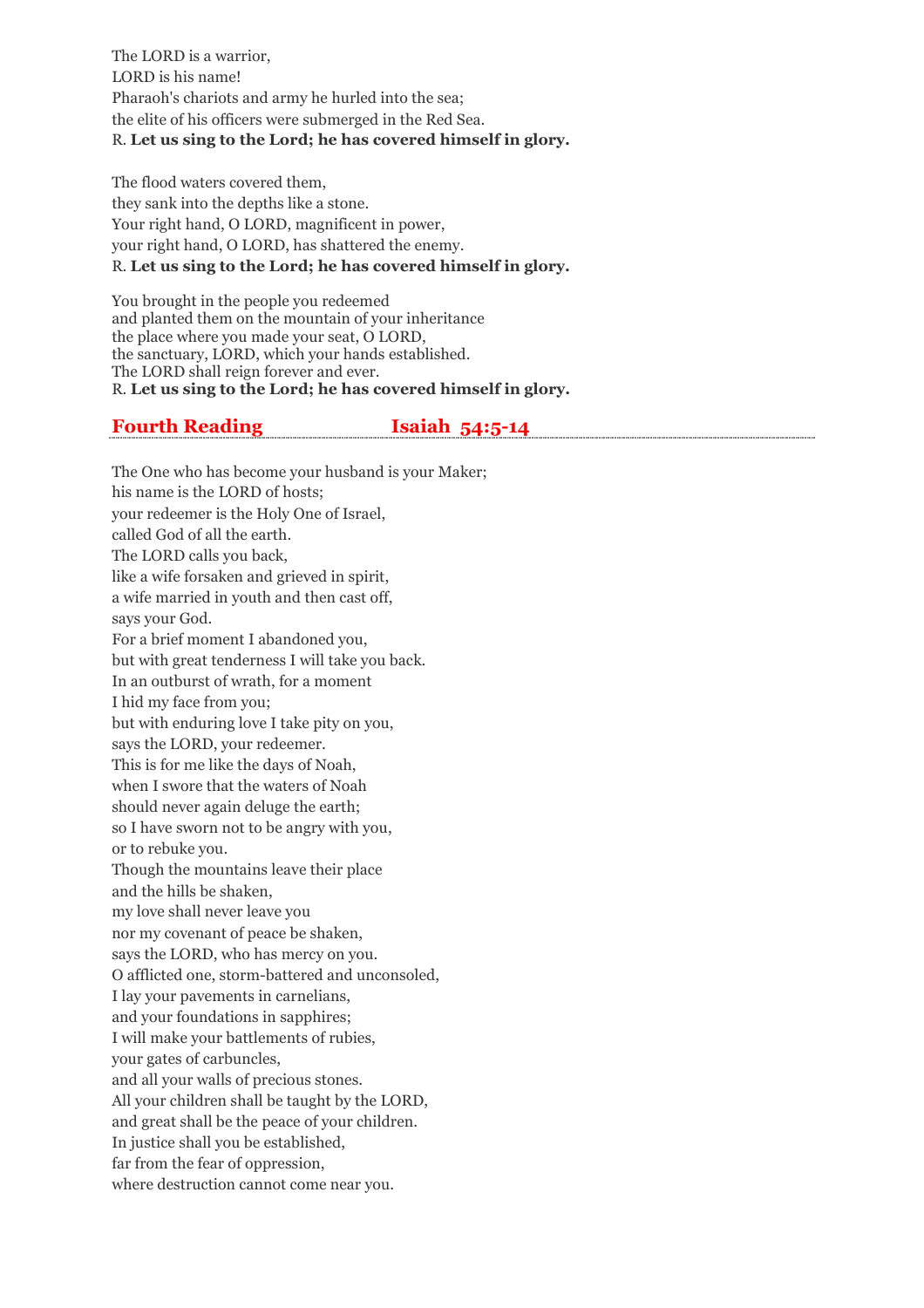R. (2a) **I will praise you, Lord, for you have rescued me.** I will extol you, O LORD, for you drew me clear and did not let my enemies rejoice over me. O LORD, you brought me up from the netherworld; you preserved me from among those going down into the pit. R. **I will praise you, Lord, for you have rescued me.** Sing praise to the LORD, you his faithful ones, and give thanks to his holy name. For his anger lasts but a moment; a lifetime, his good will. At nightfall, weeping enters in, but with the dawn, rejoicing. R. **I will praise you, Lord, for you have rescued me.** Hear, O LORD, and have pity on me; O LORD, be my helper. You changed my mourning into dancing; O LORD, my God, forever will I give you thanks. R. **I will praise you, Lord, for you have rescued me.**

### **Fifth Reading Isaiah - 55:1-11**

Thus says the LORD: All you who are thirsty, come to the water! You who have no money, come, receive grain and eat; come, without paying and without cost, drink wine and milk! Why spend your money for what is not bread, your wages for what fails to satisfy? Heed me, and you shall eat well, you shall delight in rich fare. Come to me heedfully, listen, that you may have life. I will renew with you the everlasting covenant, the benefits assured to David. As I made him a witness to the peoples, a leader and commander of nations, so shall you summon a nation you knew not, and nations that knew you not shall run to you, because of the LORD, your God, the Holy One of Israel, who has glorified you.

Seek the LORD while he may be found, call him while he is near. Let the scoundrel forsake his way, and the wicked man his thoughts; let him turn to the LORD for mercy; to our God, who is generous in forgiving. For my thoughts are not your thoughts, nor are your ways my ways, says the LORD. As high as the heavens are above the earth, so high are my ways above your ways and my thoughts above your thoughts.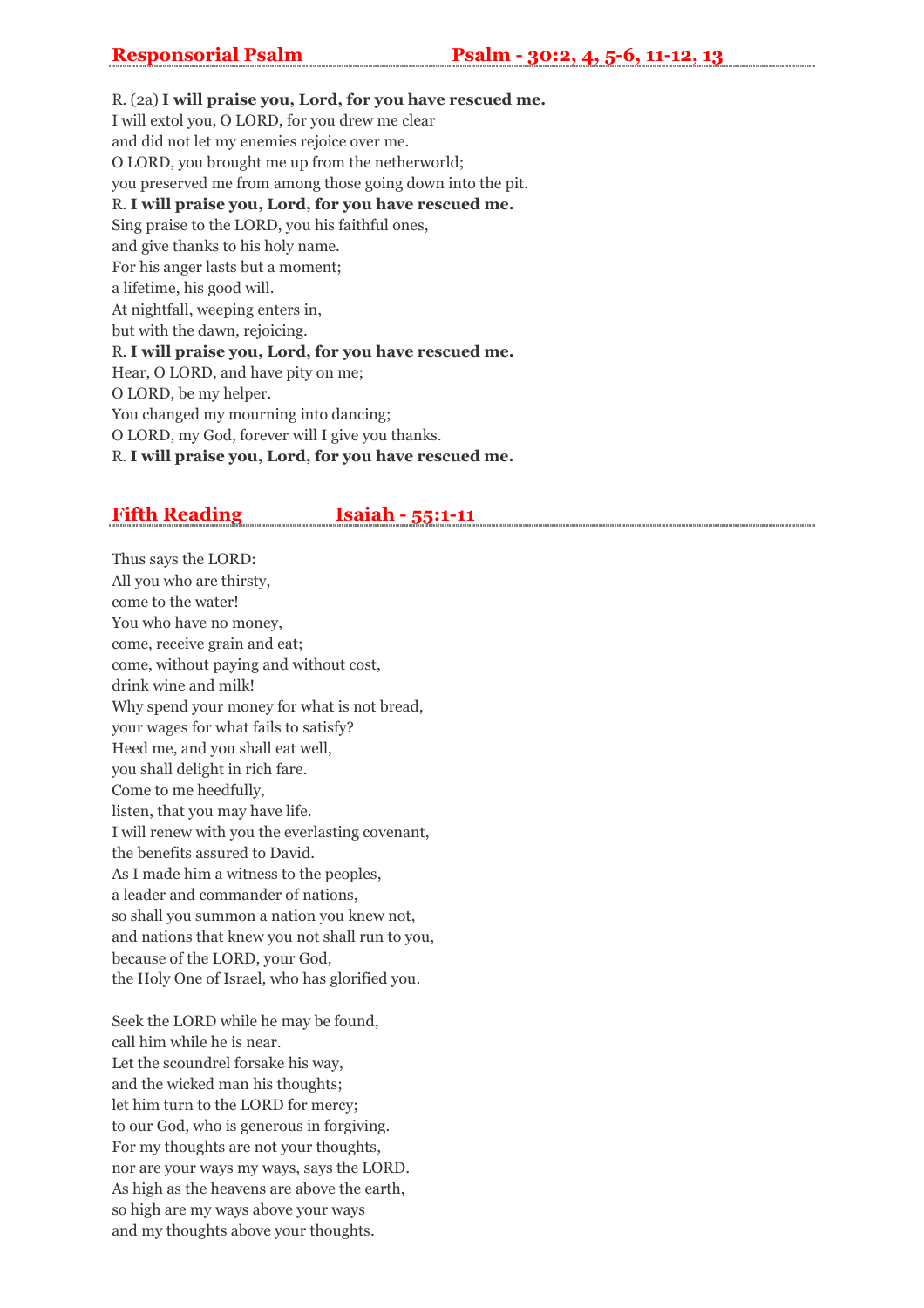For just as from the heavens the rain and snow come down and do not return there till they have watered the earth, making it fertile and fruitful, giving seed to the one who sows and bread to the one who eats, so shall my word be that goes forth from my mouth; my word shall not return to me void, but shall do my will, achieving the end for which I sent it.

### **Responsorial Psalm Isaiah - 12:2-3, 4, 5-6**

R. (3) **You will draw water joyfully from the springs of salvation.** God indeed is my savior; I am confident and unafraid. My strength and my courage is the LORD, and he has been my savior. With joy you will draw water at the fountain of salvation. R. **You will draw water joyfully from the springs of salvation.** Give thanks to the LORD, acclaim his name; among the nations make known his deeds, proclaim how exalted is his name. R. **You will draw water joyfully from the springs of salvation.** Sing praise to the LORD for his glorious achievement; let this be known throughout all the earth. Shout with exultation, O city of Zion, for great in your midst is the Holy One of Israel! R. **You will draw water joyfully from the springs of salvation.**

**Sixth Reading Baruch - 3:9-15, 32--4:4** 

Hear, O Israel, the commandments of life: listen, and know prudence! How is it, Israel, that you are in the land of your foes, grown old in a foreign land, defiled with the dead, accounted with those destined for the netherworld? You have forsaken the fountain of wisdom! Had you walked in the way of God, you would have dwelt in enduring peace. Learn where prudence is, where strength, where understanding; that you may know also where are length of days, and life, where light of the eyes, and peace. Who has found the place of wisdom, who has entered into her treasuries?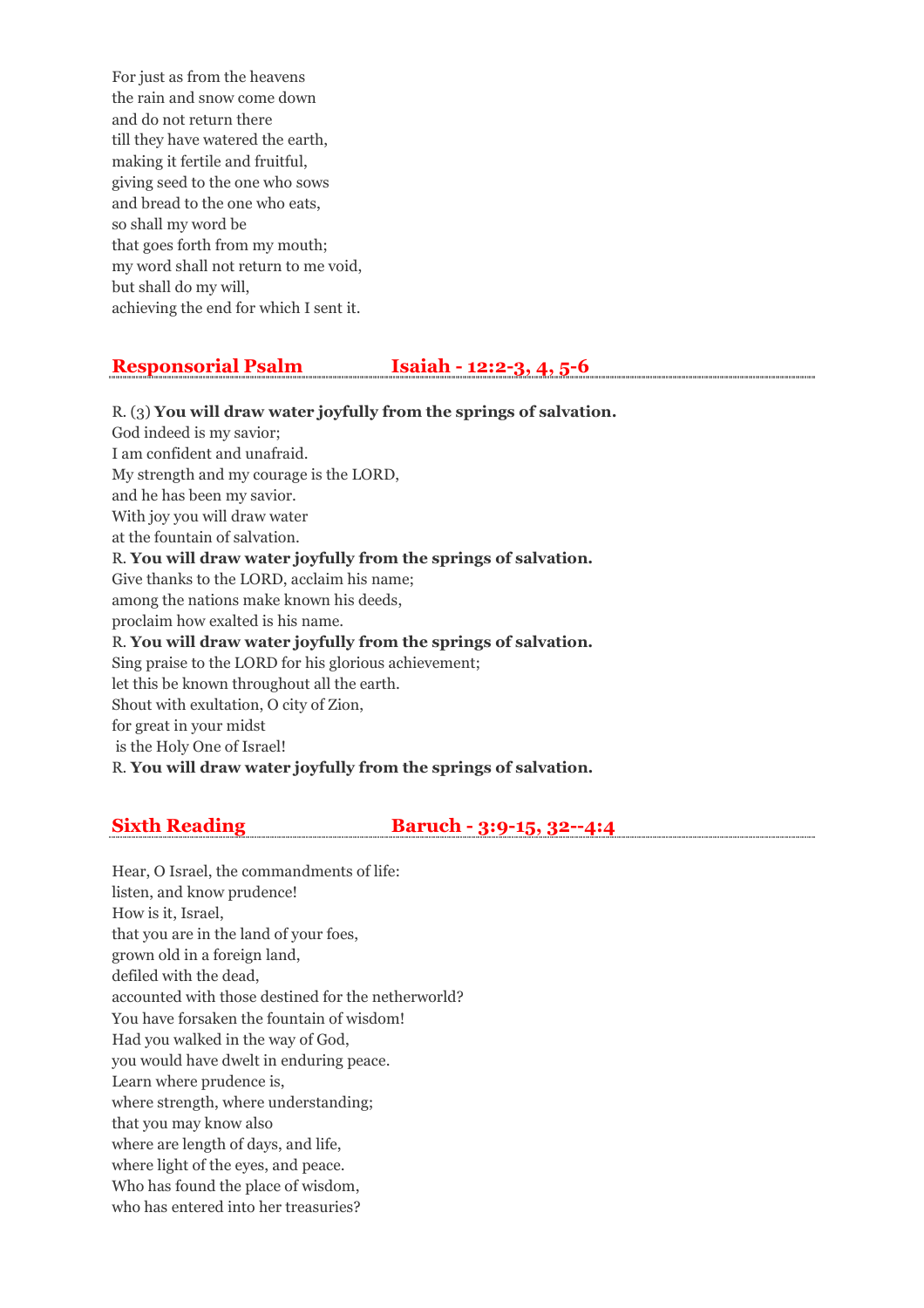The One who knows all things knows her; he has probed her by his knowledge-- The One who established the earth for all time, and filled it with four-footed beasts; he who dismisses the light, and it departs, calls it, and it obeys him trembling; before whom the stars at their posts shine and rejoice; when he calls them, they answer, "Here we are!" shining with joy for their Maker. Such is our God; no other is to be compared to him: he has traced out the whole way of understanding, and has given her to Jacob, his servant, to Israel, his beloved son.

Since then she has appeared on earth, and moved among people. She is the book of the precepts of God, the law that endures forever; all who cling to her will live, but those will die who forsake her. Turn, O Jacob, and receive her: walk by her light toward splendour. Give not your glory to another, your privileges to an alien race. Blessed are we, O Israel; for what pleases God is known to us!

### **Responsorial Psalm Psalm - 19:8, 9, 10, 11**

R. (John 6:68c) **Lord, you have the words of everlasting life.** The law of the LORD is perfect, refreshing the soul; the decree of the LORD is trustworthy, giving wisdom to the simple. R. **Lord, you have the words of everlasting life.** The precepts of the LORD are right, rejoicing the heart; the command of the LORD is clear, enlightening the eye. R. **Lord, you have the words of everlasting life.** The fear of the LORD is pure, enduring forever; the ordinances of the LORD are true, all of them just. R. **Lord, you have the words of everlasting life.** They are more precious than gold, than a heap of purest gold; sweeter also than syrup or honey from the comb. R. **Lord, you have the words of everlasting life.**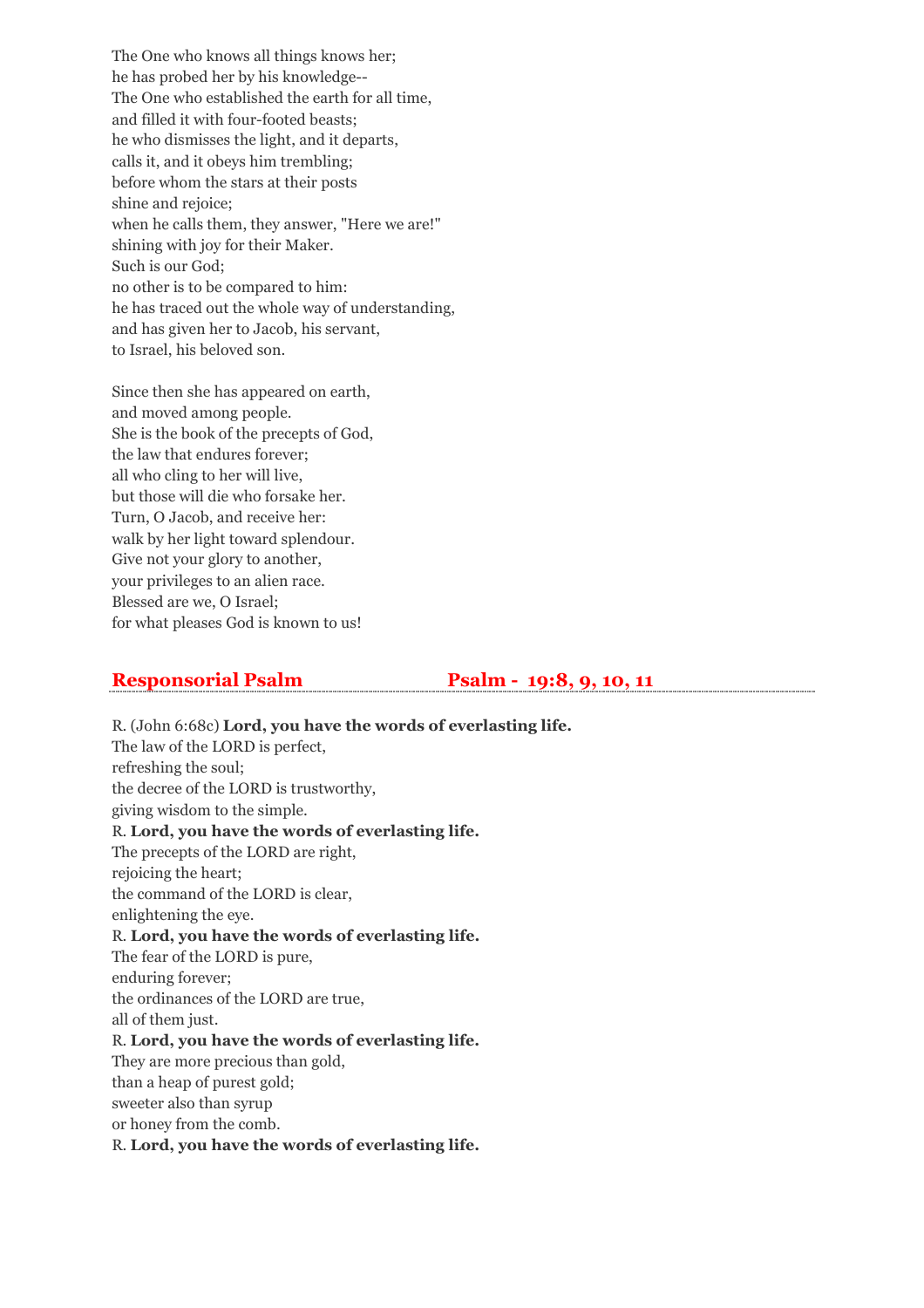The word of the LORD came to me, saying: Son of man, when the house of Israel lived in their land, they defiled it by their conduct and deeds. Therefore I poured out my fury upon them because of the blood that they poured out on the ground, and because they defiled it with idols. I scattered them among the nations, dispersing them over foreign lands; according to their conduct and deeds I judged them. But when they came among the nations wherever they came, they served to profane my holy name, because it was said of them: "These are the people of the LORD, yet they had to leave their land." So I have relented because of my holy name which the house of Israel profaned among the nations where they came. Therefore say to the house of Israel: Thus says the Lord GOD: Not for your sakes do I act, house of Israel, but for the sake of my holy name, which you profaned among the nations to which you came. I will prove the holiness of my great name, profaned among the nations, in whose midst you have profaned it. Thus the nations shall know that I am the LORD, says the Lord GOD, when in their sight I prove my holiness through you. For I will take you away from among the nations, gather you from all the foreign lands, and bring you back to your own land. I will sprinkle clean water upon you to cleanse you from all your impurities, and from all your idols I will cleanse you. I will give you a new heart and place a new spirit within you, taking from your bodies your stony hearts and giving you natural hearts. I will put my spirit within you and make you live by my statutes, careful to observe my decrees. You shall live in the land I gave your fathers; you shall be my people, and I will be your God.

# **Responsorial Psalm Psalm - 42:3, 5; 43:3, 4**

*When baptism is celebrated.* R. (42:2) **Like a deer that longs for running streams, my soul longs for you, my God.** Athirst is my soul for God, the living God. When shall I go and behold the face of God? R. **Like a deer that longs for running streams, my soul longs for you, my God.** I went with the throng and led them in procession to the house of God, Amid loud cries of joy and thanksgiving, with the multitude keeping festival. R. **Like a deer that longs for running streams, my soul longs for you, my God.** Send forth your light and your fidelity; they shall lead me on And bring me to your holy mountain, to your dwelling-place. R. **Like a deer that longs for running streams, my soul longs for you, my God.**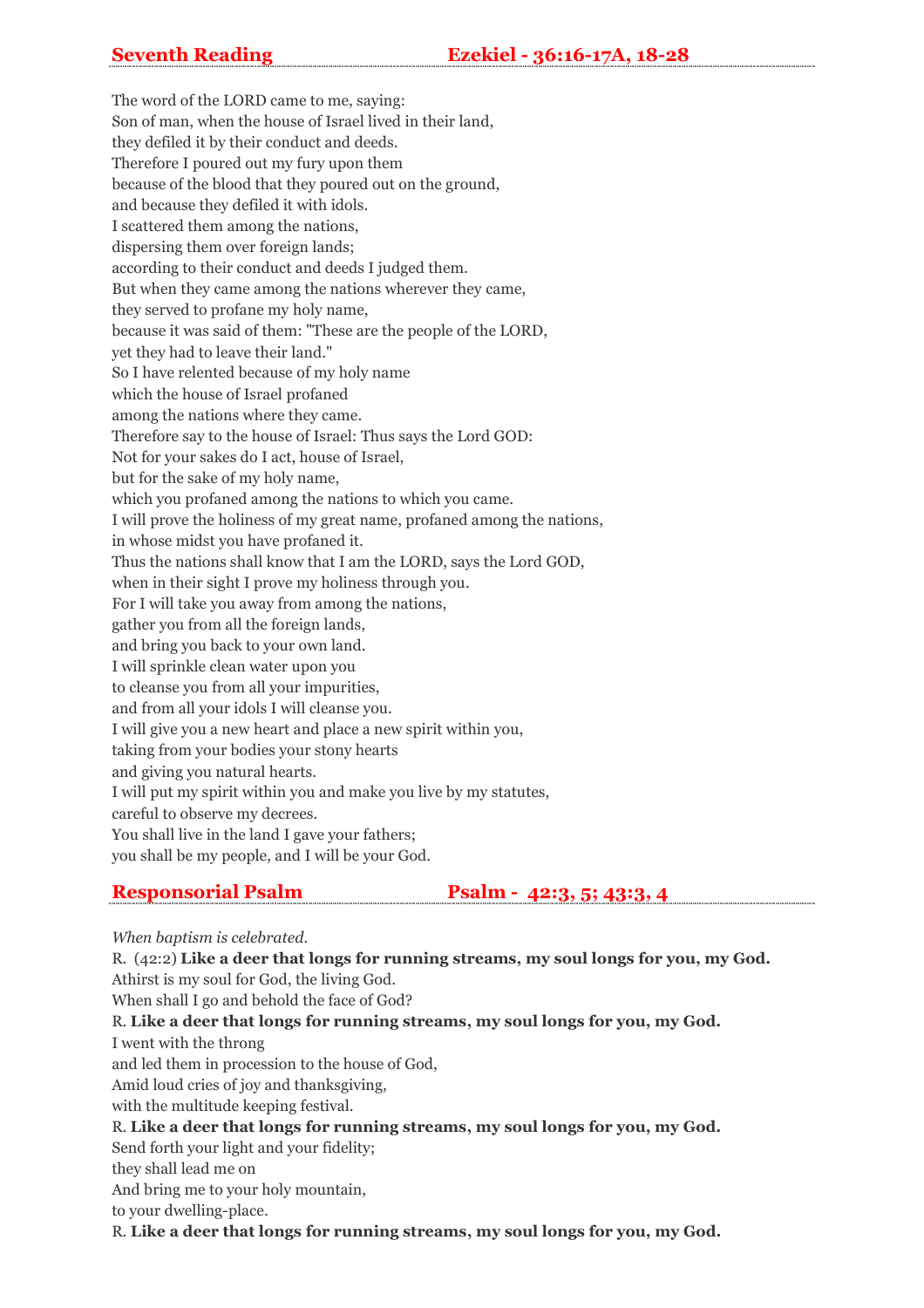Then will I go in to the altar of God, the God of my gladness and joy; then will I give you thanks upon the harp, O God, my God! R. **Like a deer that longs for running streams, my soul longs for you, my God.**

**Epistle Romans 6:3-11** 

Brothers and sisters: Are you unaware that we who were baptized into Christ Jesus were baptized into his death? We were indeed buried with him through baptism into death, so that, just as Christ was raised from the dead by the glory of the Father, we too might live in newness of life.

For if we have grown into union with him through a death like his, we shall also be united with him in the resurrection. We know that our old self was crucified with him, so that our sinful body might be done away with, that we might no longer be in slavery to sin. For a dead person has been absolved from sin. If, then, we have died with Christ, we believe that we shall also live with him. We know that Christ, raised from the dead, dies no more; death no longer has power over him. As to his death, he died to sin once and for all; as to his life, he lives for God. Consequently, you too must think of yourselves as being dead to sin and living for God in Christ Jesus.

# **Responsorial Psalm Psalm 118:1-2, 16-17, 22-23**

### R. **Alleluia, alleluia, alleluia.**

Give thanks to the LORD, for he is good, for his mercy endures forever. Let the house of Israel say, "His mercy endures forever."

#### R. **Alleluia, alleluia, alleluia.**

The right hand of the LORD has struck with power; the right hand of the LORD is exalted. I shall not die, but live, and declare the works of the LORD.

#### R. **Alleluia, alleluia, alleluia.**

The stone the builders rejected has become the cornerstone. By the LORD has this been done; it is wonderful in our eyes.

### R. **Alleluia, alleluia, alleluia.**